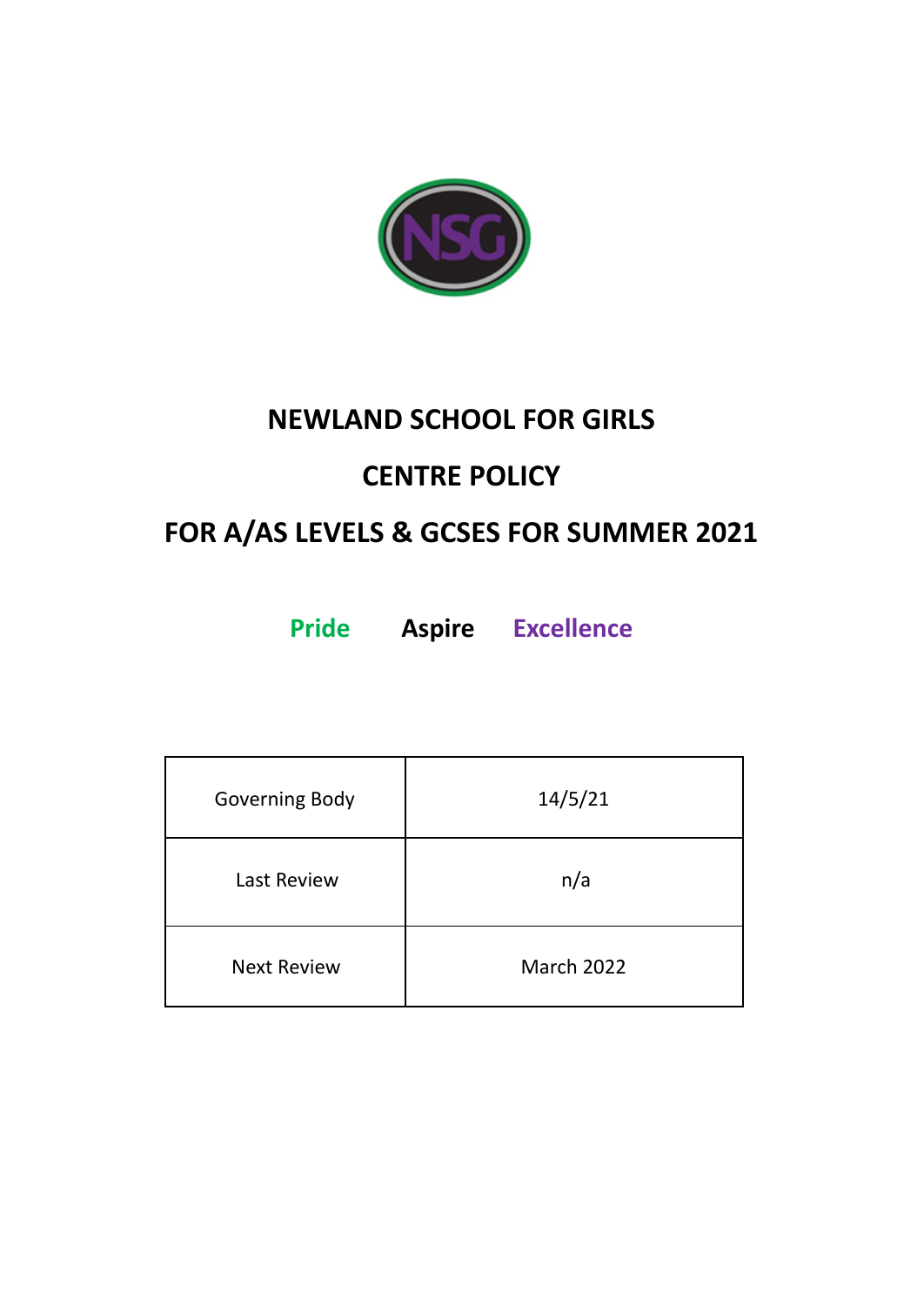# Centre Policy for determining teacher assessed grades – Summer 2021: Newland School for Girls

## Statement of intent

This section outlines the purpose of this document in relation to our centre.

# **Statement of Intent** This section provides details of the purpose of this document, as appropriate to our centre: *The purpose of this policy is: ● To ensure that teacher assessed grades are determined fairly, consistently, free from bias and effectively within and across departments. ● To ensure the operation of effective processes with clear guidelines and support for staff.*

- *● To ensure that all staff involved in the processes clearly understand their roles and responsibilities.*
- *● To support teachers to make evidence-based decisions in line with Joint Council for Qualifications guidance.*
- *● To ensure the consideration of historical centre data in the process, and the appropriate decision making in respect of, teacher assessed grades.*
- *● To support a high standard of internal quality assurance in the allocation of teacher assessed grades.*
- *● To support our centre in meeting its obligations in relation to equality legislation.*
- *● To ensure our centre meets all requirements set out by the Department of Education, Ofqual, the Joint Council for Qualifications and awarding organisations for Summer 2021 qualifications.*
- *● To ensure the process for communicating to candidates and their parents/carers how they will be assessed is clear, in order to give confidence.*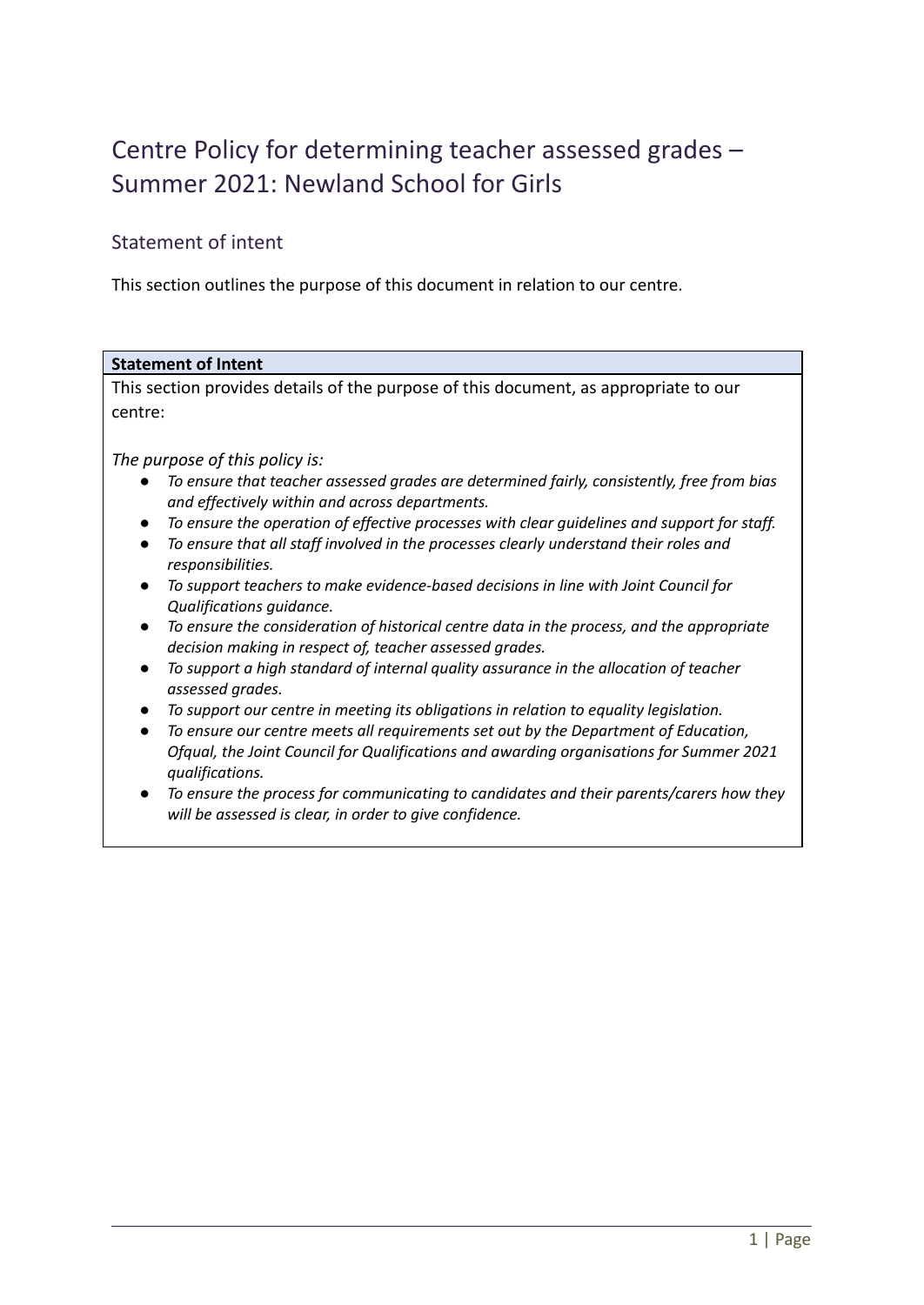## Roles and responsibilities

This section of our Centre Policy outlines the personnel in our centre who have specific roles and responsibilities in the process of determining teacher assessed grades this year.

#### **Roles and Responsibilities**

This section gives details of the roles and responsibilities within our centre:

### *Head of Centre*

- *● Our Head of Centre, V Callaghan, will be responsible for approving our policy for determining teacher assessed grades.*
- *● Our Head of Centre has overall responsibility for the school as an examinations centre and will ensure that clear roles and responsibilities of all staff are defined.*
- *● Our Head of Centre will confirm that teacher assessed grade decisions represent the academic judgement made by teachers and that the checks in place ensure these align with the guidance on standards provided by awarding organisations.*
- *● Our Head of Centre will ensure a robust internal quality assurance process has been produced and signed-off in advance of results being submitted.*

#### *Senior Leadership Team and Subject leaders*

*Our Senior Leadership Team and Subject leaders will:*

- *● provide training and support to our other staff.*
- *● support the Head of Centre in the quality assurance of the final teacher assessed grades.*
- *● ensure an effective approach within and across departments and authenticating the preliminary outcome from single teacher subjects.*
- *● be responsible for ensuring staff have a clear understanding of the internal and external quality assurance processes and their role within it.*
- *● ensure that all teachers within their department make consistent judgements about student evidence in deriving a grade.*
- *● ensure all staff conduct assessments under the appropriate levels of control with reference to guidance provided by the Joint Council for Qualifications.*
- *● ensure teachers have the information required to make accurate and fair judgments.*
- *● produce an Assessment Record for each subject cohort, that includes the nature of the assessment evidence being used, the level of control for assessments considered, and any other evidence that explains the determination of the final teacher assessed grades. Any necessary variations for individual students will also be recorded.*
- *● ensure that a Head of Department Checklist is completed for each qualification that they are submitting.*
- *● ensure that all physical evidence is returned to the exams officer for secure storage.*
- *● ensure that all student data is stored solely on; our school network, Google drive or SIMs MIS system so that appropriate backups are held as our trust IT Acceptable Use policy.*
- *● SLT will ensure that all assessment records are subject to internal QA in advance of any grading decisions being made.*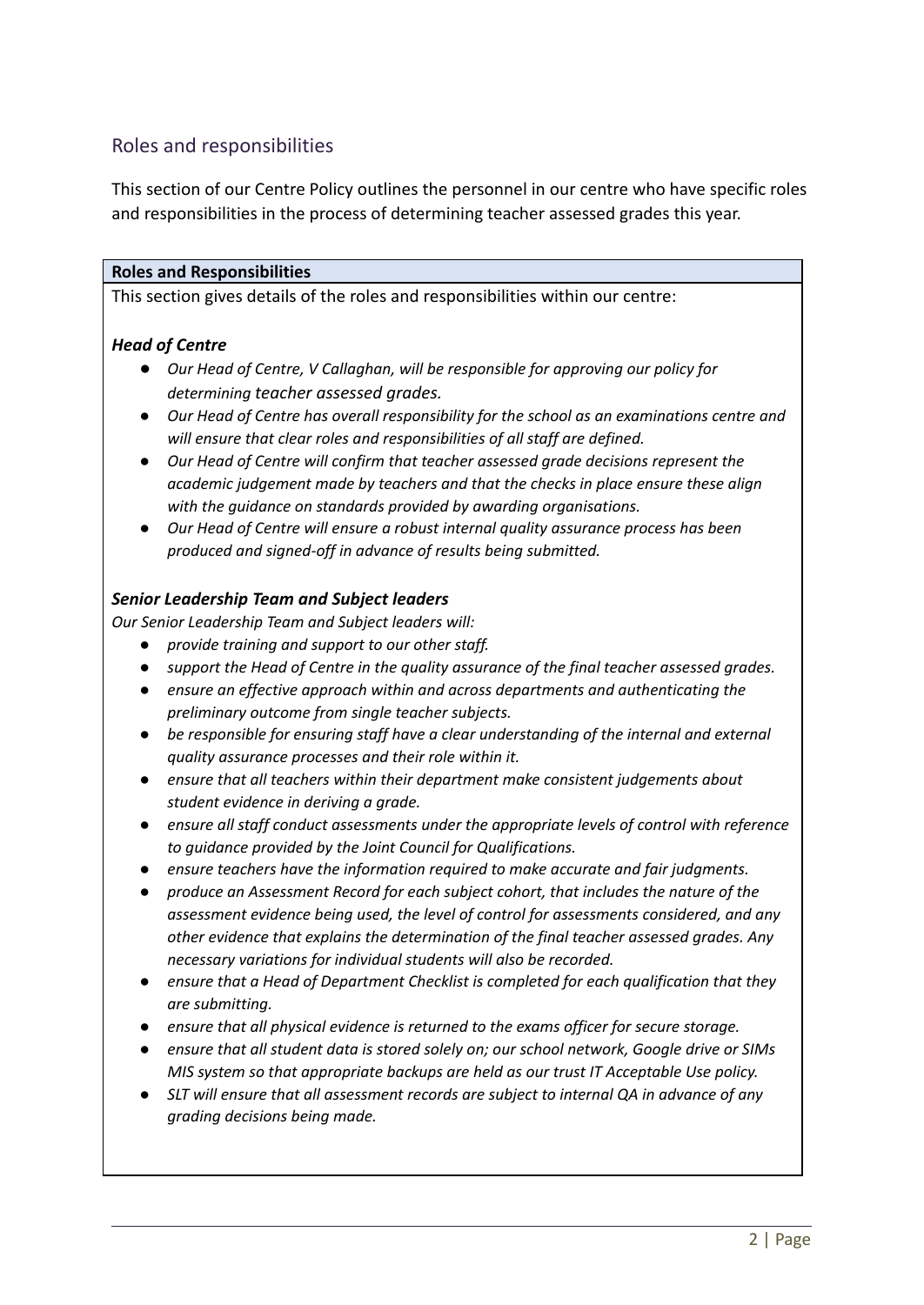## *Teachers/ Specialist Teachers / SENCo*

*Our teachers, specialist teachers and SENCo will:*

- *● ensure they conduct assessments under our centre's appropriate levels of control and have sufficient evidence, in line with this Centre Policy and guidance from the Joint Council for Qualifications, to provide teacher assessed grades for each student they have entered for a qualification.*
- *● ensure that the teacher assessed grade they assign to each student is a fair, valid and reliable reflection of the assessed evidence available for each student.*
- *● make judgements based on what each student has been taught and what they have been assessed on, as outlined in the section on grading in the main JCQ guidance.*
- *● produce an Assessment Record for each subject cohort, that includes the nature of the assessment evidence being used, the level of control for assessments considered, and any other evidence that explains the determination of the final teacher assessed grades. Any necessary variations for individual students will also be recorded. (only where they are the sole teacher of a subject)*
- *● ensure that all physical evidence is submitted to the exams office for secure storage*
- *● ensure that all student data is stored solely on; our school network, Google drive or SIMs MIS system so that appropriate backups are held as our trust IT Acceptable Use policy.*

### *Examinations Officer*

*Our Examinations Officer will:*

- *be responsible for the administration of our final teacher assessed grades and for managing the post-results services.*
- *securely store and be able to retrieve sufficient evidence for all teacher assessed grades.*
- *● securely store and be able to retrieve evidence that has been provided to them by department leaders.*
- *● provide detail and evidence forms for student access arrangements.*
- *● coordinate the completion and storage of student [authentication](https://docs.google.com/document/d/10HVGq90H296ZLgStFAVxeKat2xtWJ3em/edit?rtpof=true) forms for each qualification type.*
- *● coordinate the completion and storage of staff 'Conflict of [Interest'](https://docs.google.com/document/d/1BR_6VjskwS0j9cjzC3MUWpMc_tr01fgl/edit#) declarations.*
- *● keep records of any investigated malpractice or maladministration in line with our [school](https://docs.google.com/document/d/1u-LQzc8t5ECooF1j4kb3ArZwtkTRJeOA/edit) [policy.](https://docs.google.com/document/d/1u-LQzc8t5ECooF1j4kb3ArZwtkTRJeOA/edit)*
- *● produce an Exams [Contingency](https://docs.google.com/document/d/1jXX_fg90eG-8ezBT0Ruq2VWViytPzR3E/edit) Policy to ensure that students who are affected by ongoing disruption to education have the opportunity to complete any missed assessments.*
- *● ensure that procedures are in place to protect grade data in the event of a cyberattack following the IT Security Incident Response [plan](https://docs.google.com/document/d/1BXHvSg5VPkxDJbab4Q3XTYM4m1QO1_0X7UOR8rIJ87Y/edit?ts=608943a8#heading=h.nmzs8uymedn3)*
- *● ensure that all student data is stored solely on; our school network, Google drive or SIMs MIS system so that appropriate backups are held as our trust IT Acceptable Use policy.*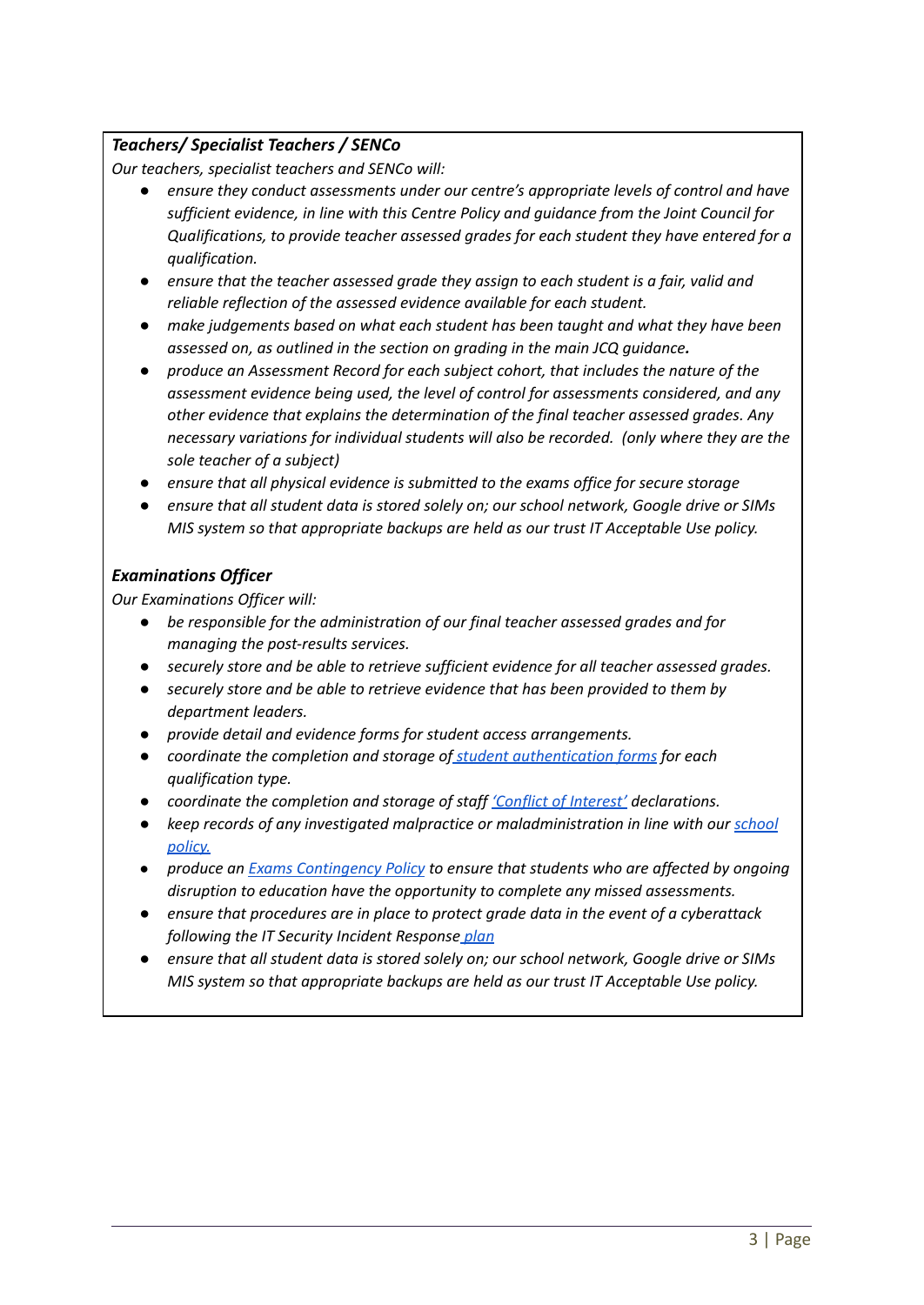## Training, support and guidance

This section of our Centre Policy outlines the training, support and guidance that our centre will provide to those determining teacher assessed grades this year.

#### **Training**

This section provides details of the approach our centre will take to *training, support and guidance in determining teacher assessed grades this year*

- *Teachers involved in determining grades in our centre will attend any centre-based training to help achieve consistency and fairness to all students. This will include;*
- *training regarding how the final grade will be derived to include details of the centre policy and TAG process*
- *Subject standardisation training*
- *Unconscious Bias training.*
- *● Subject leaders and sole teachers of a subject will be trained on appropriate sources of evidence for grading decisions and completion of the Assessment record*
- *● Teachers will engage fully with all training and support that has been provided by the Joint Council for Qualifications and the awarding organisations.*

### **Support for Newly Qualified Teachers and teachers less familiar with assessment**

This section provides details of our approach to *training, support and guidance for newly qualified teachers and teachers less familiar with assessment*

- *● We will provide mentoring from Progress leaders to NQTs and teachers less familiar with assessment.*
- *● We will ensure that these teachers do not enter grading decisions in isolation but work with a subject mentor to do so.*
- *We will put in place additional internal reviews of teacher assessed grades for NQTs and other teachers as appropriate.*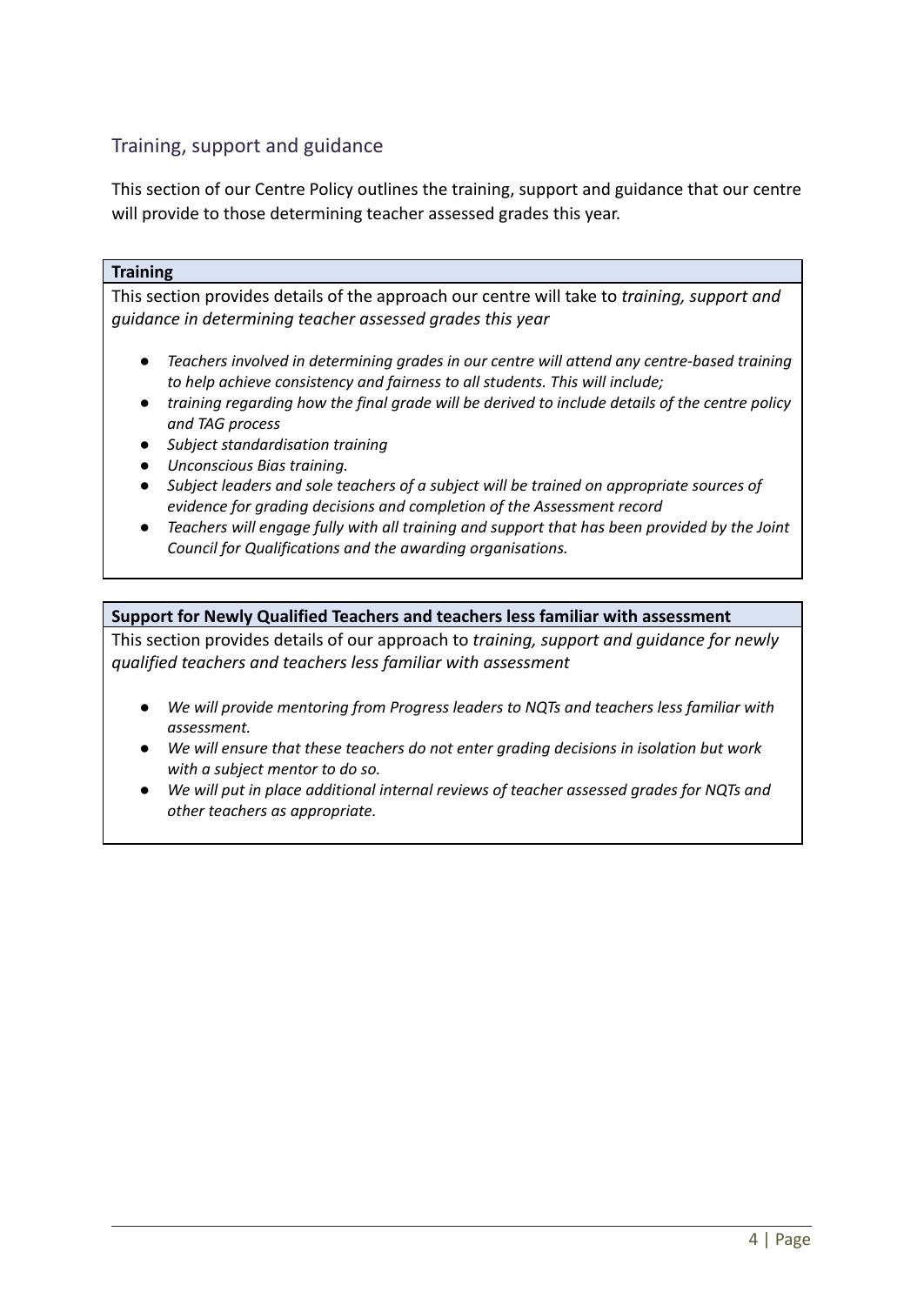## Use of appropriate evidence

This section of our Centre Policy indicates how our centre will give due regard to the section in the JCQ guidance entitled: *Guidance on grading for teachers*.

#### **A. Use of evidence**

This section gives details in relation to our use of evidence.

- *● Teachers making judgements will have regard to the Ofqual Head of Centre [guidance](https://assets.publishing.service.gov.uk/government/uploads/system/uploads/attachment_data/file/970922/6749-3_Summer_2021_GQs_-_Info_for_Heads_of_Centre.pdf) on [recommended](https://assets.publishing.service.gov.uk/government/uploads/system/uploads/attachment_data/file/970922/6749-3_Summer_2021_GQs_-_Info_for_Heads_of_Centre.pdf) evidence, and further guidance provided by awarding organisations.*
- *● All candidate evidence used to determine teacher assessed grades, and associated documentation, will be retained and made available for the purposes of external quality assurance and appeals. This will be stored securely, by student, in the exams office.*
- *● We may use student work produced in response to assessment materials provided by our awarding organisation(s), including groups of questions, past papers or similar materials such as practice or sample papers.*
- *● We will use non-exam assessment work (often referred to as coursework), even if this has not been fully completed.*
- *● We will use student work produced in centre-devised tasks that reflect the specification, that follow the same format as awarding organisation materials, and have been marked in a way that reflects awarding organisation mark schemes.*
- *● We may use substantial class or homework (including work that took place during remote learning).*
- *● We will use internal tests taken by pupils.*
- *● We will use mock exams taken over the course of study.*
- *● We may use records of a student's capability and performance over the course of study in performance-based subjects such as music, drama and PE.*

*We provide further detail in the following areas:*

#### *Additional Assessment Materials*

- *● We may use additional assessment materials to give students the opportunity to show what they know, understand or can do in an area of content that has been taught but not yet assessed.*
- *● We may use additional assessment materials to give students an opportunity to show improvement, for example, to validate or replace an existing piece of evidence.*
- *● We may use additional assessment materials to support consistency of judgement between teachers or classes by giving everyone the same task to complete.*
- *We may combine and/or remove elements of questions where, for example, a multi-part question includes a part which focuses on an element of the specification that hasn't been taught.*

*Our centre will ensure the appropriateness of evidence and balance of evidence in arriving at grades in the following ways:*

*● We will consider the level of control under which an assessment was completed, for example, whether the evidence was produced under high control and under supervision or at home.*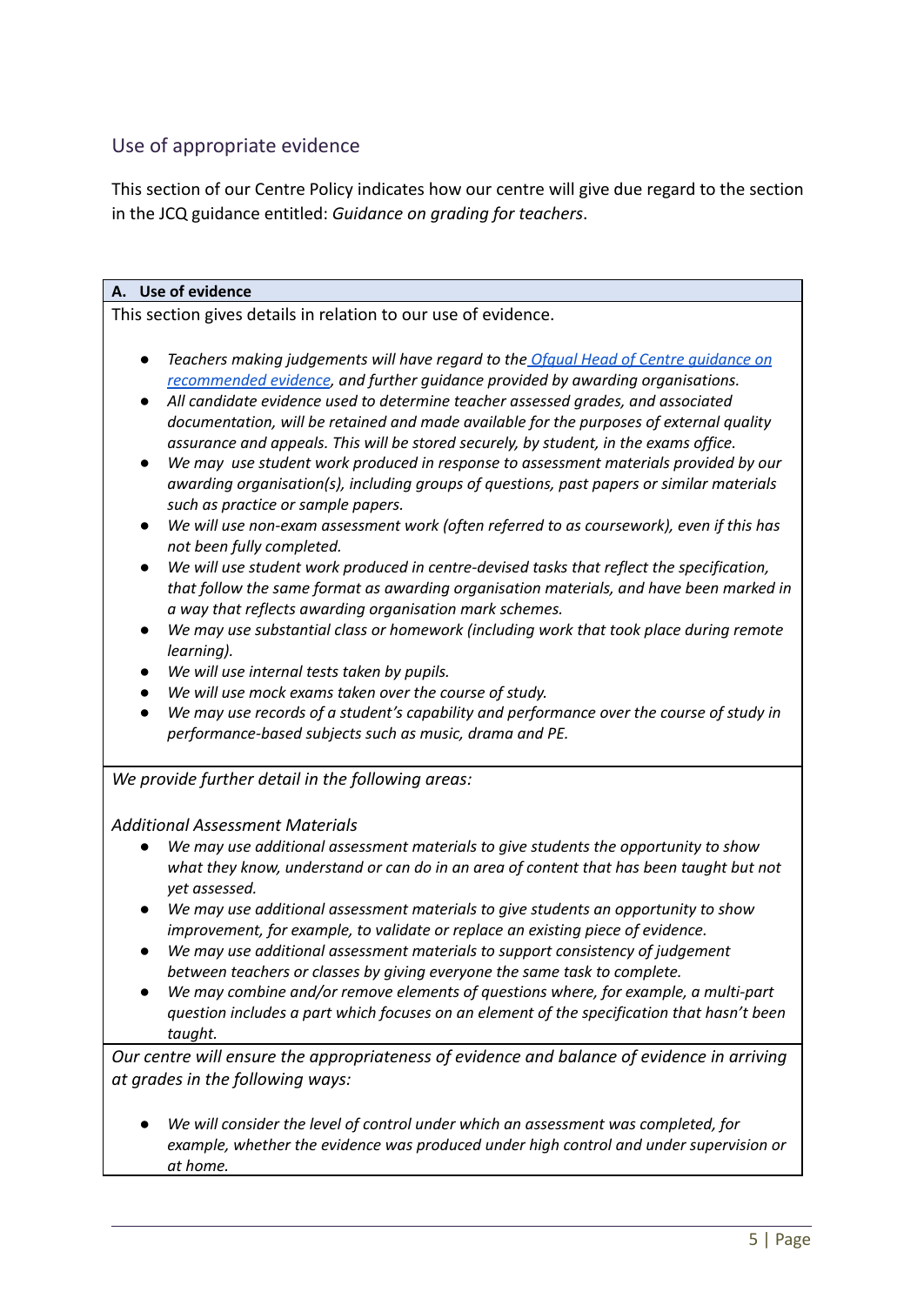- *● We will ensure that we are able to authenticate the work as the student's own, especially where that work was not completed within the school or college.*
- *● We will consider the limitations of assessing a student's performance when using assessments that have been completed more than once, or drafted and redrafted, where this is not a skill being assessed.*
- *● We will consider the specification and assessment objective coverage of the assessment.*
- *● We will consider the depth and breadth of knowledge, understanding and skills assessed, especially higher order skills within individual assessments.*

## Determining teacher assessed grades

*This section of our Centre Policy outlines the approach our centre will take to awarding teacher assessed grades.*

### **Awarding teacher assessed grades based on evidence**

We give details here of our centre's approach to awarding teacher assessed grades*.*

- *● Our teachers will determine grades based on evidence which is commensurate with the standard at which a student is performing, i.e. their demonstrated knowledge, understanding and skills across the content of the course they have been taught.*
- *● Our teachers will record how the evidence was used to arrive at a fair and objective grade, which is free from bias.*
- *● Our subject leaders will produce an Assessment Record for each subject cohort and will share this with their Head of Department. Any necessary variations for individual students will also be recorded on the assessment record*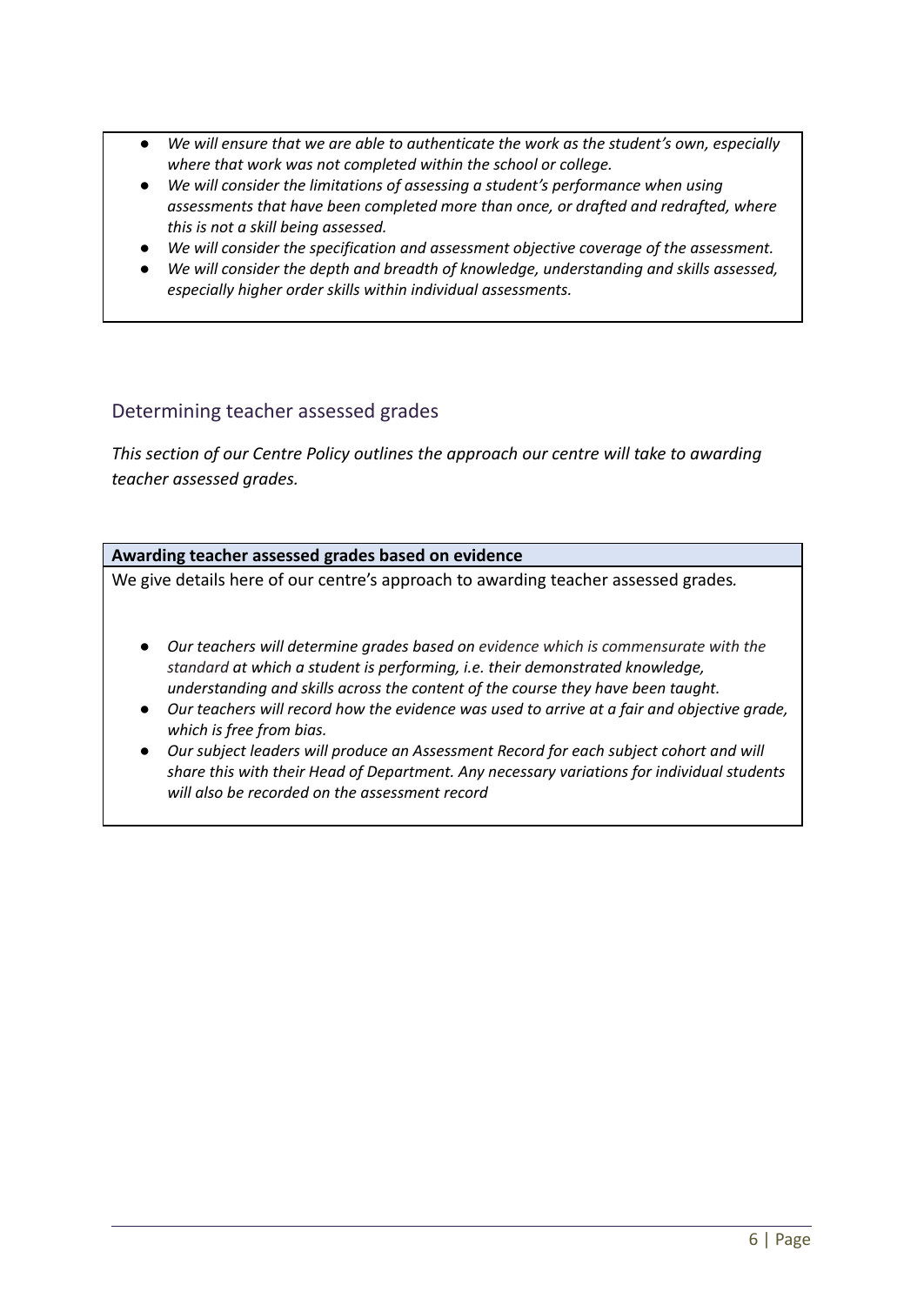# Internal quality assurance

This section of our Centre Policy outlines the approach our centre will take to ensure internal standardisation of teacher assessed grades, to ensure consistency, fairness and objectivity of decisions.

## *Head of Centre Internal Quality Assurance and Declaration*

| Internal quality assurance                                                                                                                                          |  |  |  |  |
|---------------------------------------------------------------------------------------------------------------------------------------------------------------------|--|--|--|--|
| This section gives details of our approach to internal standardisation, within and across                                                                           |  |  |  |  |
| subject departments.                                                                                                                                                |  |  |  |  |
|                                                                                                                                                                     |  |  |  |  |
|                                                                                                                                                                     |  |  |  |  |
| We will ensure that all teachers involved in deriving teacher assessed grades read and<br>understand this Centre Policy document.                                   |  |  |  |  |
| In subjects where there is more than one teacher and/or class in the department, we will<br>ensure that our centre carries out an internal standardisation process. |  |  |  |  |
| We will ensure that all teachers are provided with training and support to ensure they take                                                                         |  |  |  |  |
| a consistent approach to:                                                                                                                                           |  |  |  |  |
| Arriving at teacher assessed grades<br>$\circ$                                                                                                                      |  |  |  |  |
| Marking of evidence<br>$\circ$                                                                                                                                      |  |  |  |  |
| Reaching a holistic grading decision<br>$\circ$                                                                                                                     |  |  |  |  |
| Applying the use of grading support and documentation<br>$\circ$                                                                                                    |  |  |  |  |
| We will conduct internal standardisation across all grades.                                                                                                         |  |  |  |  |
| We will submit data for external analysis to reflect our cohort and previous performance                                                                            |  |  |  |  |
| data.                                                                                                                                                               |  |  |  |  |
| We will ensure that the Assessment Record will form the basis of internal standardisation                                                                           |  |  |  |  |
| and discussions across teachers to agree the awarding of teacher assessed grades.                                                                                   |  |  |  |  |
| Where necessary, we will review and reflect on individual grading decisions to ensure<br>alignment with the standards as outlined by our awarding organisation(s).  |  |  |  |  |
| Where appropriate, we will amend individual grade decisions to ensure alignment with the<br>$\bullet$<br>standards as outlined by our awarding organisation(s).     |  |  |  |  |
| Where there is only one teacher involved in marking assessments and determining grades,                                                                             |  |  |  |  |
| then the output of this activity will be reviewed by an appropriate member of staff within                                                                          |  |  |  |  |
| the centre.                                                                                                                                                         |  |  |  |  |
| This will be either Ms Callaghan (Head of Centre) or Mrs Martinson Deputy<br>$\circ$                                                                                |  |  |  |  |
| Headteacher, where external subject moderation can be arranged this will be<br>additional to the process                                                            |  |  |  |  |
| In respect of equality legislation, we will consider the range of evidence for students of                                                                          |  |  |  |  |
| different protected characteristics that are included in our internal standardisation.                                                                              |  |  |  |  |
|                                                                                                                                                                     |  |  |  |  |
|                                                                                                                                                                     |  |  |  |  |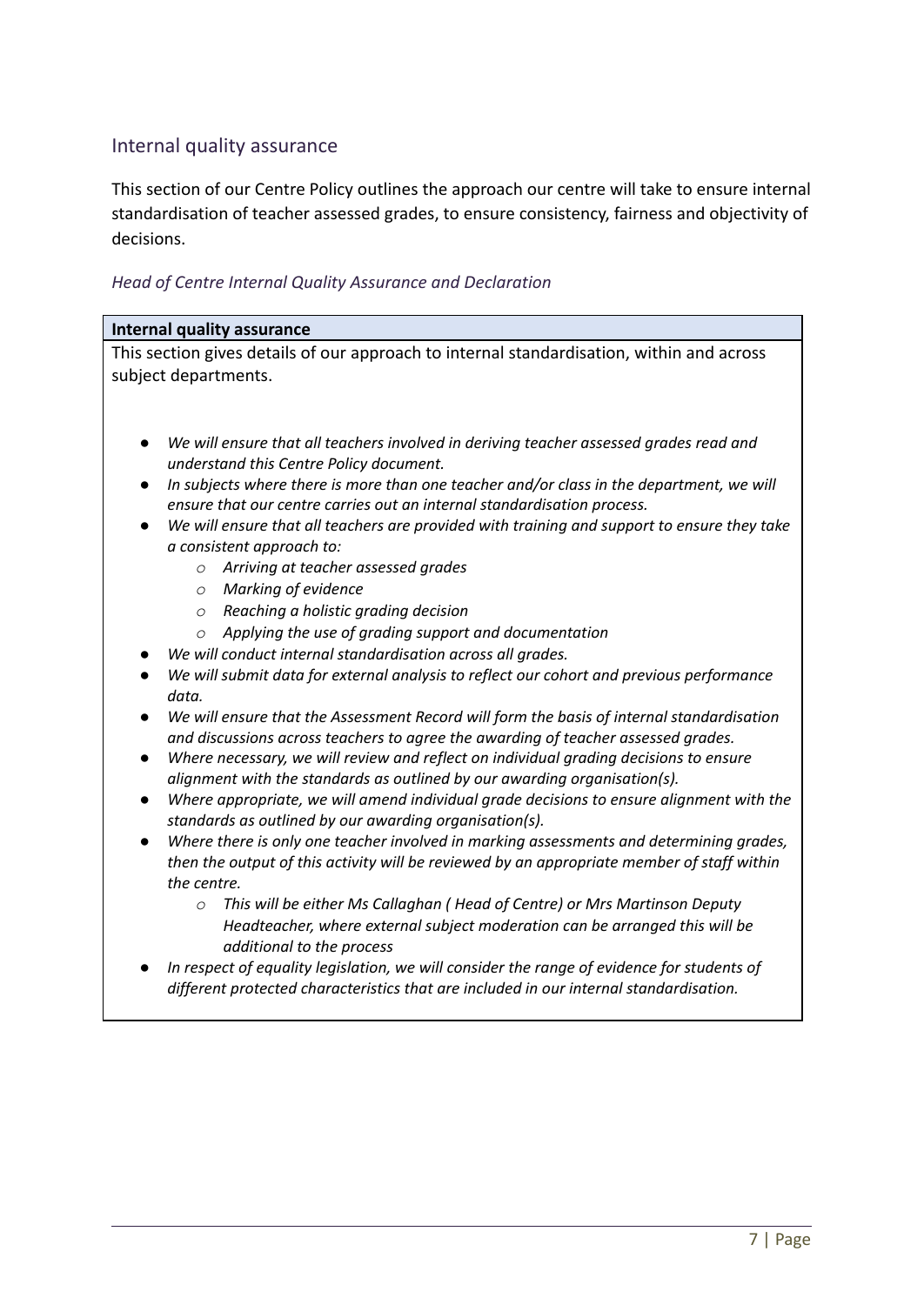# Comparison of teacher assessed grades to results for previous cohorts

This section of our Centre Policy outlines the approach we will take to compare our teacher assessed grades in 2021 with results from previous cohorts.

**Comparison of Teacher Assessed Grades to results for previous cohorts**

This section gives details of our internal process to ensure a comparison of teacher assessed grades at qualification level to results for previous cohorts in our centre taking the same qualification.

- *● We will compile information on the progress of and grades awarded to our students in past June series in which exams took place (e.g. 2017 - 2019).*
- *● We will use analysis provided by FFT Aspire as part of this process.*
- *● We will consider the size, prior attainment data of our cohort from year to year.*
- *● We will consider the stability of our centre's overall grade outcomes from year to year.*
- *● We will consider both subject and centre level variation in our outcomes during the internal quality assurance process.*
- *● We will prepare a succinct narrative on the outcomes of the review against historic data which, in the event of significant divergence from the qualifications-levels profiles attained in previous examined years, which address the reasons for this divergence. This commentary will be available for subsequent review during the QA process.*

*This section gives details of the approach our centre will follow if our initial teacher assessed grades for a qualification are viewed as overly lenient or harsh compared to results in previous years.*

- *● We will compile historical data giving appropriate regard to potential mixtures of A\*-G and 9-1 grades in GCSEs.*
- *● We will bring together other data sources that will help to quality assure the grades we intend to award in 2021.*

*This section gives details of changes in our cohorts that need to be reflected in our comparisons.*

- *● We will omit subjects that we no longer offer from the historical data. Our internal quality assurance will compare grade distributions in like for like qualifications only. Omitting years where there was no cohort entry. Direct comparisons will be omitted for home language subjects with sporadic entry. In these subjects consideration will be given to historic performance across the home languages by other native speakers of a similar Prior attainment (where this data is available)*
- *● We will consider the following significant variations in cohorts and school improvement trends when making comparisons*
- *● We are a small single sex school with a divirse cohort. Pupil numbers per year group have varied from 150 to 100 over the past 5 years. In addition to this there significant variations in the prior attainment of the cohort as detailed below.*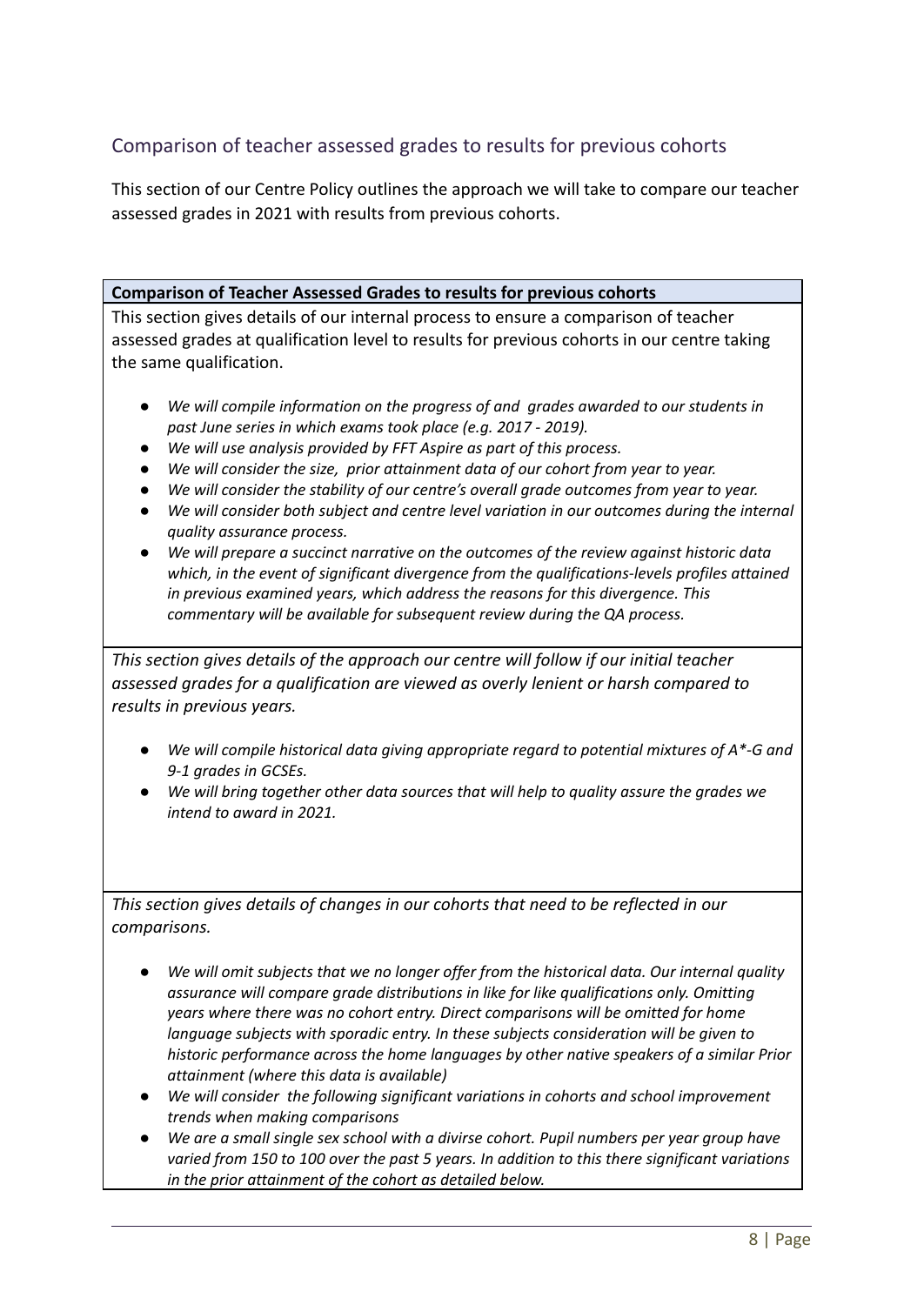|                 | % of students per year |      |      |      |         |         |  |
|-----------------|------------------------|------|------|------|---------|---------|--|
| <b>KS2 Band</b> | 2021                   | 2020 | 2019 | 2018 | 2017    | 2016    |  |
| <b>NA</b>       |                        |      | 13   |      |         |         |  |
|                 |                        |      | 16   | 19   |         | 19      |  |
| m               | 23                     | 46   |      | 34   |         |         |  |
|                 |                        |      | 26   |      | 35      |         |  |
| P <sub>8</sub>  |                        | 0.22 | 0.13 | 0.15 | $-0.06$ | $-0.93$ |  |

*● Due to the small size of our cohort the significant number of students without prior attainment also reduces the validity of direct year on year comparisons with previous cohorts. As such we will compare grade distribution by prior attainment band with the year group of the most similar profile, whilst taking into account our improving trend in student outcomes.*

## Access Arrangements and Special Considerations

This section of our Centre Policy outlines the approach our centre will take to provide students with appropriate access arrangements and take into account mitigating circumstances in particular instances.

## **Reasonable adjustments and mitigating circumstances (special consideration)**

This section gives details of our approach to access arrangements and mitigating circumstances (special consideration).

- *● Where students have agreed access arrangements or reasonable adjustments (for example a reader or scribe) we will make every effort to ensure that these arrangements are in place when assessments are being taken.*
- *● Where an assessment has taken place without an agreed reasonable adjustment or access arrangement, we will remove that assessment from the basket of evidence and alternative evidence obtained or consider the likely impact on that evidence.*
- *● Where illness or other personal circumstances might have affected performance in assessments used in determining a student's standard of performance, we will take account of this when making judgements.*
- *● We will record, as part of the Assessment Record spreadsheet, how we have incorporated any necessary variations to take account of the impact of illness or personal circumstances on the performance of individual students in assessments.*
- *● To ensure consistency in the application of Special Consideration, we will ensure all teachers have read and understood the document: JCQ – A guide to the [special](https://www.jcq.org.uk/wp-content/uploads/2020/08/A-guide-to-the-spec-con-process-202021-Website-version.pdf) [consideration](https://www.jcq.org.uk/wp-content/uploads/2020/08/A-guide-to-the-spec-con-process-202021-Website-version.pdf) process, with effect from 1 September 2020*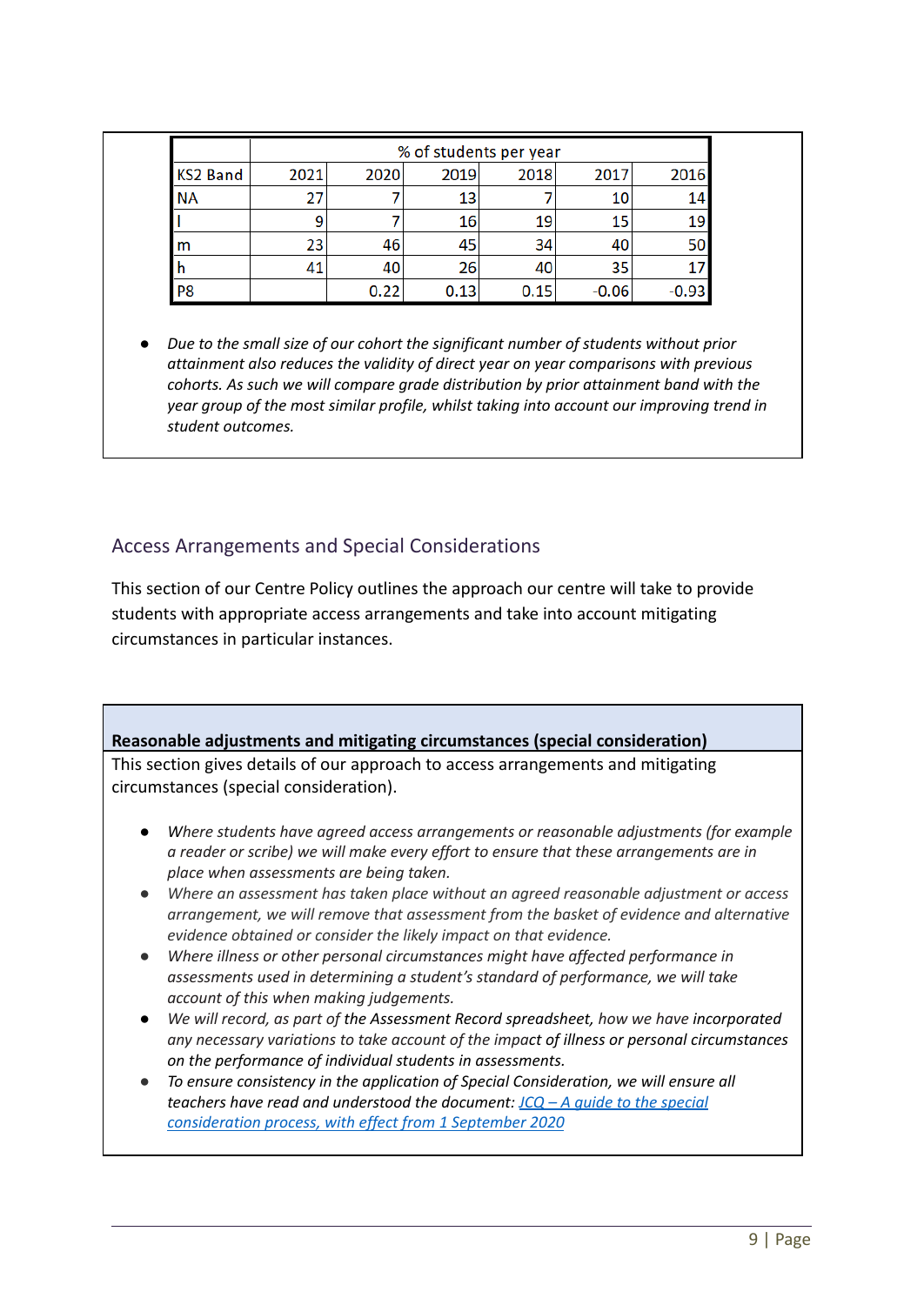# Addressing disruption/differential lost learning (DLL)

#### B. **Addressing Disruption/Differentiated Lost Learning (DLL)**

This section gives details of our approach to address disruption or differentiated lost teaching.

- *● Teacher assessed grades will be determined based on evidence of the content that has been taught and assessed for each student.*
- *● Quality assurance of Assessment records will ensure that* disruption or differentiated *lost teaching is addressed in grading decisions*
- *● Subject leaders will ensure that any student evidence affected by disruption or lost teaching is identified on internal tracking sheets.*
- *● Subject leaders will work with the exams office to supply assessment materials for ongoing assessments that have been missed by individual students and the exams officer will provide opportunity for completion in line with the exams contingency policy.*
- *Where a student has not had the opportunity to complete an assessment, this variation will be accounted for in the determination of a grade.*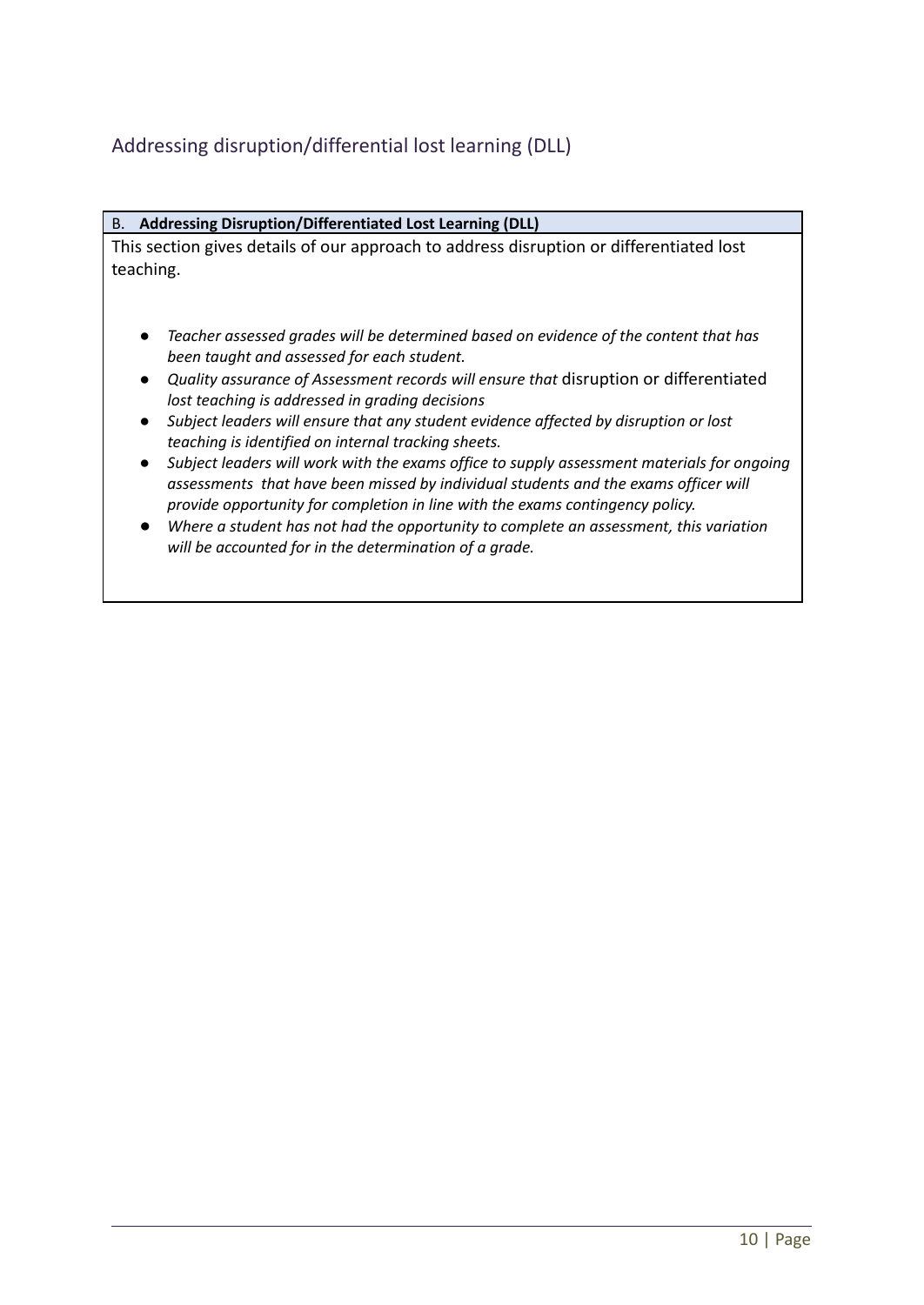# **Objectivity**

This section of our Centre Policy outlines the arrangements in place to ensure objectivity of decisions.

### **Objectivity**

This section gives a summary of the arrangements in place within our centre in relation to objectivity.

*Staff will fulfil their duties and responsibilities in relation to relevant equality and disability legislation.*

*Senior Leaders, Heads of Department and Centre will consider:*

- *● sources of unfairness and bias (situations/contexts, difficulty, presentation and format, language, conditions for assessment, marker preconceptions);*
- *● how to minimise bias in questions and marking and hidden forms of bias); and*
- *● bias in teacher assessed grades.*

*To ensure objectivity, all staff involved in determining teacher assessed grades will be made aware via explicit training that:*

- *● unconscious bias can skew judgements;*
- *● the evidence presented should be valued for its own merit as an indication of performance and attainment;*
- *● teacher assessed grades should not be influenced by candidates' positive or challenging personal circumstances, character, behaviour, appearance, socio-economic background, or protected characteristics;*
- *● unconscious bias is more likely to occur when quick opinions are formed; and*

*Our internal standardisation process will help to ensure that there are different perspectives to the quality assurance process.*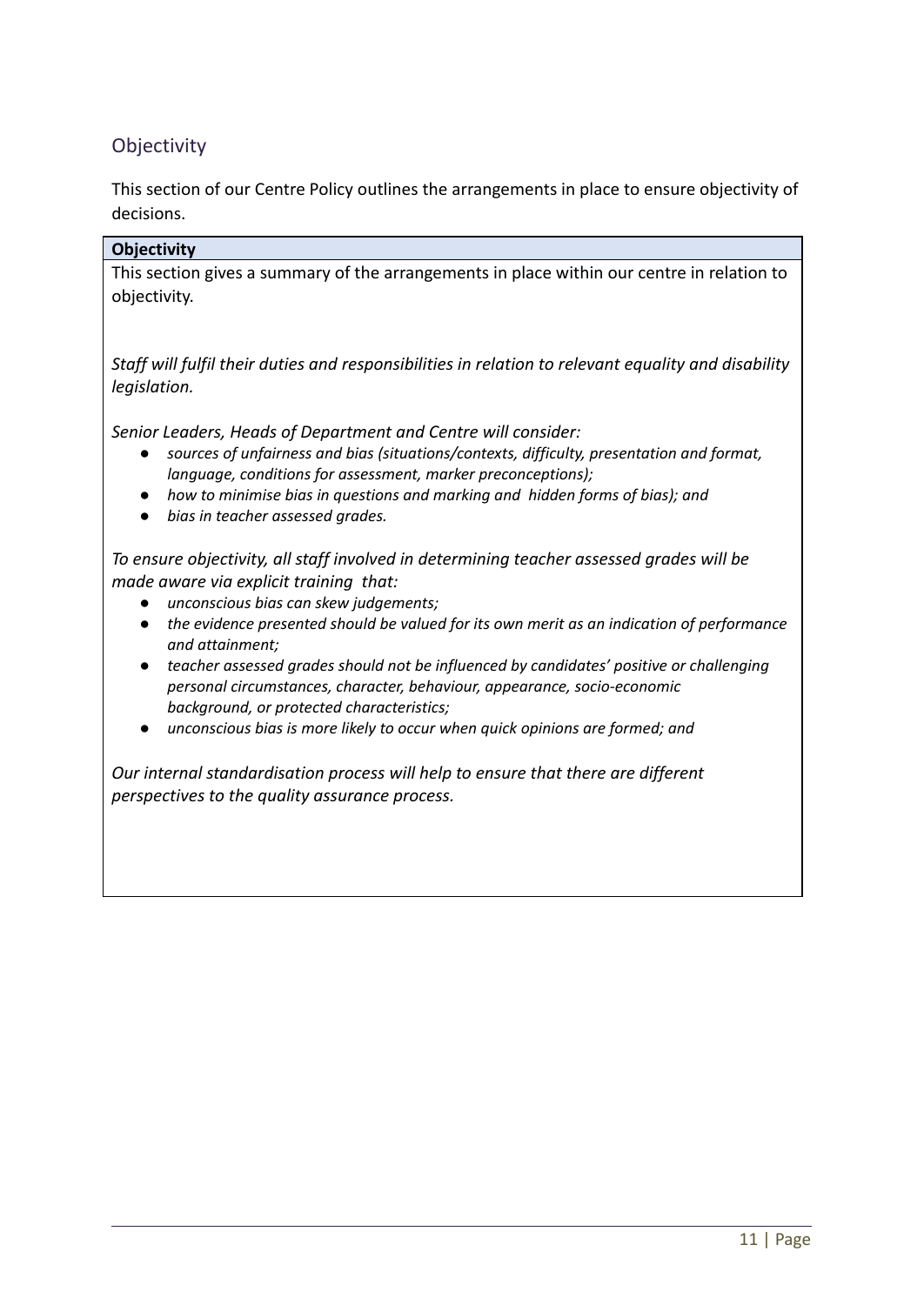## Recording decisions and retention of evidence and data

This section of our Centre Policy outlines our arrangements to recording decisions and to retaining evidence and data.

| C. Recording Decisions and Retention of Evidence and Data                                                                                                                                                                                                           |
|---------------------------------------------------------------------------------------------------------------------------------------------------------------------------------------------------------------------------------------------------------------------|
| This section outlines our approach to recording decisions and retaining evidence and data.                                                                                                                                                                          |
| We will ensure that teachers and subject leaders maintain records that show how the<br>$\bullet$<br>teacher assessed grades process operated, including the rationale for decisions in relation<br>to individual marks/grades.                                      |
| We will ensure that evidence is maintained across a variety of tasks to develop a holistic<br>$\bullet$<br>view of each student's demonstrated knowledge, understanding and skills in the areas of<br>content taught.                                               |
| We will put in place recording requirements for the various stages of the process to ensure<br>$\bullet$<br>the accurate and secure retention of the evidence used to make decisions.<br>We will comply with our obligations regarding data protection legislation. |

- *● We will ensure that the grades accurately reflect the evidence submitted.*
- *● We will ensure that evidence is retained electronically or on paper in a secure centre-based system that can be readily shared with our awarding organisation(s).*

## **A**uthenticating evidence

#### **D. Authenticating evidence**

This section of our Centre Policy details the mechanisms in place to ensure that teachers are confident in the authenticity of evidence, and the process for dealing with cases where evidence is not thought to be authentic.

- *● Robust mechanisms, which will include a malpractice policy which will be shared with students and parents and a student declaration document, will be in place to ensure that teachers are confident that work used as evidence is the students' own and that no inappropriate levels of support have been given to students to complete it, either within the centre or with external tutors.*
- *It is understood that awarding organisations will investigate instances where it appears evidence is not authentic. We will follow all guidance provided by awarding organisations to support these determinations of authenticity.*
- *● <https://www.aqa.org.uk/2021-exam-changes>*
- *● <https://qualifications.pearson.com/en/campaigns/summer-2021-support.html>*
- *● <https://www.ocr.org.uk/everything-you-need-to-know-for-summer-2021/>*
- *● <https://www.eduqas.co.uk/home/summer-2021-information-and-updates/>*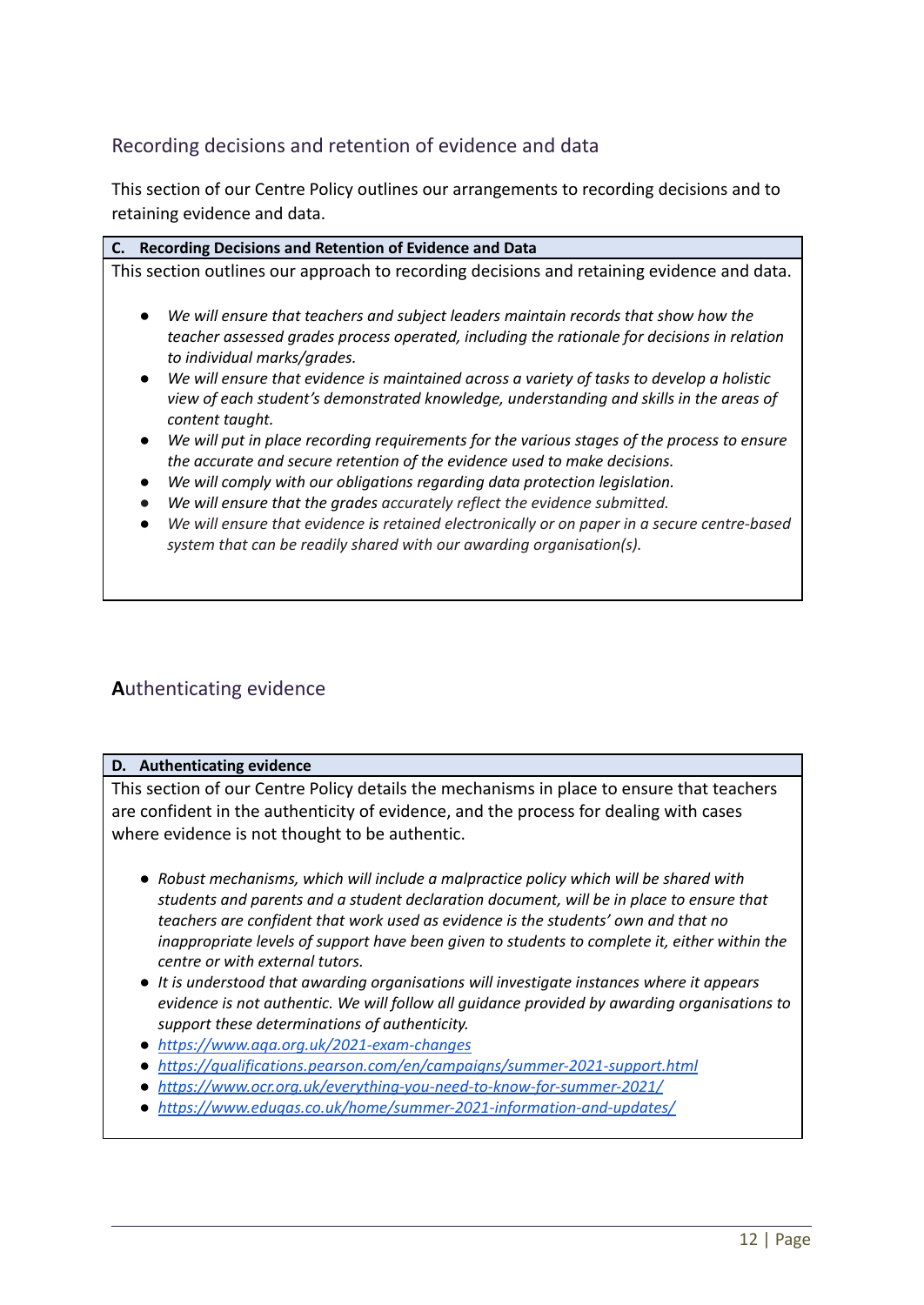# Confidentiality, malpractice and conflicts of interest

### *Confidentiality*

*This section of our Centre Policy outlines the measures in place to ensure the confidentiality of the grades our centre determines, and to make students aware of the range of evidence on which those grades will be based.*

#### **A. Confidentiality**

*This section details the measures in place in our centre to maintain the confidentiality of grades, while sharing information regarding the range of evidence on which the grades will be based.*

- *● All staff involved have been made aware of the need to maintain the confidentiality of teacher assessed grades.*
- *● All teaching staff have been briefed on the requirement to share details of the range of evidence on which students' grades will be based, while ensuring that details of the final grades remain confidential.*
- *● Relevant details from this Policy, including requirements around sharing details of evidence and the confidentiality requirements, have been shared with parents/guardians.*

#### *Malpractice*

This section of our Centre Policy outlines the measures in place to prevent malpractice and other breaches of exam regulations, and to deal with such cases if they occur.

#### **B. Malpractice**

*This section details the measures in place in our centre to prevent malpractice and, where that proves impossible, to handle cases in accordance with awarding organisation requirements.*

- *● Our general centre policies regarding malpractice, maladministration and conflicts of interest have been reviewed to ensure they address the specific challenges of delivery in Summer 2021.*
- *● All staff involved have been made aware of these policies, and have received training in them as necessary.*
- *● All staff involved have been made aware of the specific types of malpractice which may affect the Summer 2021 series including:*
- *o breaches of internal security;*
- *o deception;*
- *o improper assistance to students;*
- *o failure to appropriately authenticate a student's work;*
- *o over direction of students in preparation for common assessments;*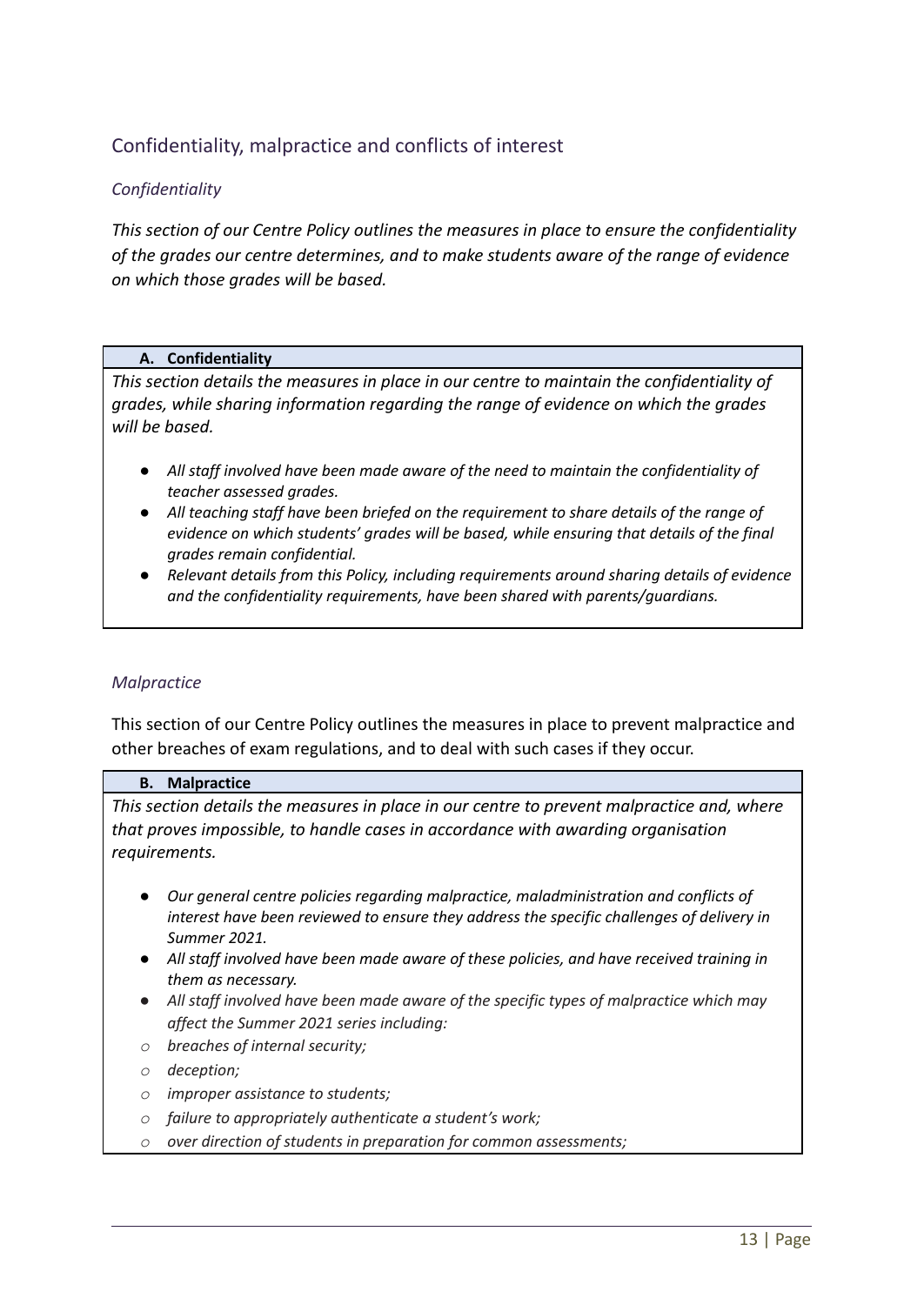- *o allegations that centres submit grades not supported by evidence that they know to be inaccurate;*
- *o centres enter students who were not originally intending to certificate a grade in the Summer 2021 series;*
- *o failure to engage as requested with awarding organisations during the External Quality Assurance and appeal stages; and*
- *o failure to keep appropriate records of decisions made and teacher assessed grades.*
- *● The consequences of malpractice or maladministration as published in the JCQ guidance: JCQ [Suspected](https://www.jcq.org.uk/exams-office/malpractice/jcq-suspected-malpractice-policies-and-procedures-2019-2020) Malpractice: Policies and Procedures and including the risk of a delay to students receiving their grades, up to, and including, removal of centre status have been outlined to all relevant staff.*

### *Conflicts of Interest*

This section of our Centre Policy outlines the measures in place to address potential conflicts of interest.

#### **C. Conflicts of Interest**

*This section details our approach to addressing conflicts of interest, and how we will respond to such allegations.*

- *● To protect the integrity of assessments, all staff involved in the determination of grades must declare any conflict of [interest](https://docs.google.com/document/d/1BR_6VjskwS0j9cjzC3MUWpMc_tr01fgl/edit) such as relationships with students to our Head of Centre for further consideration.*
- *● Our Head of Centre will take appropriate action to manage any conflicts of interest arising with centre staff in accordance with the JCQ documents - [General](https://www.jcq.org.uk/wp-content/uploads/2020/09/Gen_regs_approved_centres_20-21_FINAL.pdf) [Regulations](https://www.jcq.org.uk/wp-content/uploads/2020/09/Gen_regs_approved_centres_20-21_FINAL.pdf) for Approved Centres, 1 September 2020 to 31 August 2021.*
- *● We will also carefully consider the need if to separate duties and personnel to ensure fairness in later process reviews and appeals.*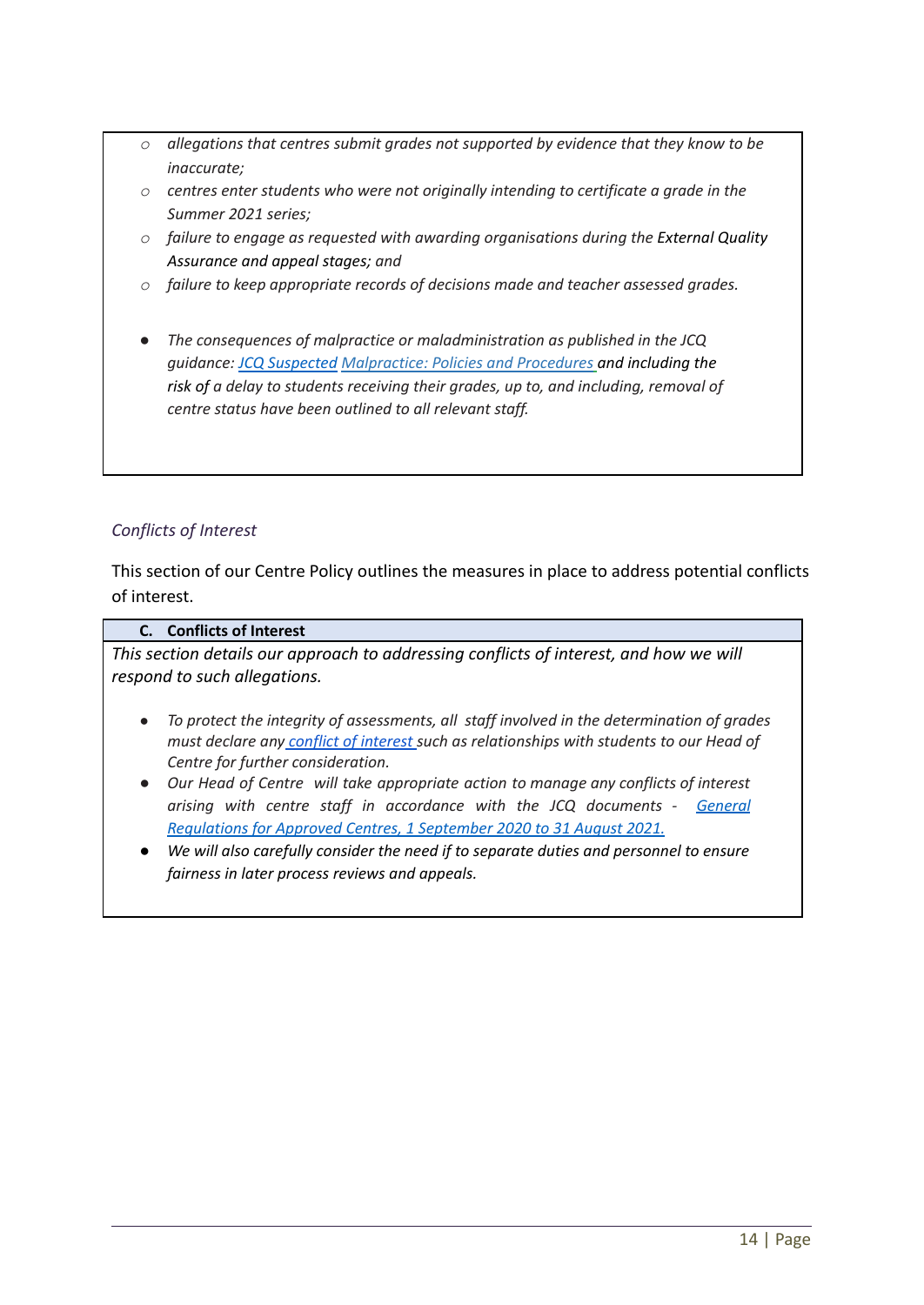## External Quality Assurance

This section of our Centre Policy outlines the arrangements in place to comply with awarding organisation arrangements for External Quality Assurance of teacher assessed grades in a timely and effective way.

#### **A. External Quality Assurance**

*This section outlines the arrangements we have in place to ensure the relevant documentation and assessment evidence can be provided in a timely manner for the purposes of External Quality Assurance sampling, and that staff can be made available to respond to enquiries.*

- *● All staff involved have been made aware of the awarding organisation requirements for External Quality Assurance as set out in the JCQ Guidance.*
- *● All necessary records of decision-making in relation to determining grades have been properly kept and can be made available for review as required.*
- *● All student evidence on which decisions regarding the determination of grades has been retained and can be made available for review as required.*
- *● Instances where student evidence used to decide teacher assessed grades is not available, for example where the material has previously been returned to students and cannot now be retrieved, will be clearly recorded on the appropriate documentation.*
- *● All staff involved have been briefed on the possibility of interaction with awarding organisations during the different stages of the External Quality Assurance process and can respond promptly and fully to enquiries, including attendance at Virtual Visits should this prove necessary.*
- *● Arrangements are in place to respond fully and promptly to any additional requirements/reviews that may be identified as a result of the External Quality Assurance process.*
- *● Staff have been made aware that a failure to respond fully and effectively to such additional requirements may result in further action by the awarding organisations, including the withholding of results.*

### Results

This section of our Centre Policy outlines our approach to the receipt and issue of results to students and the provision of necessary advice and guidance.

#### **A. Results**

*This section details our approach to the issue of results to students and the provision of advice and guidance.*

*● All staff involved have been made aware of the specific arrangements for the issue of results in Summer 2021, including the issuing of A/AS and GCSE results in the same week.*